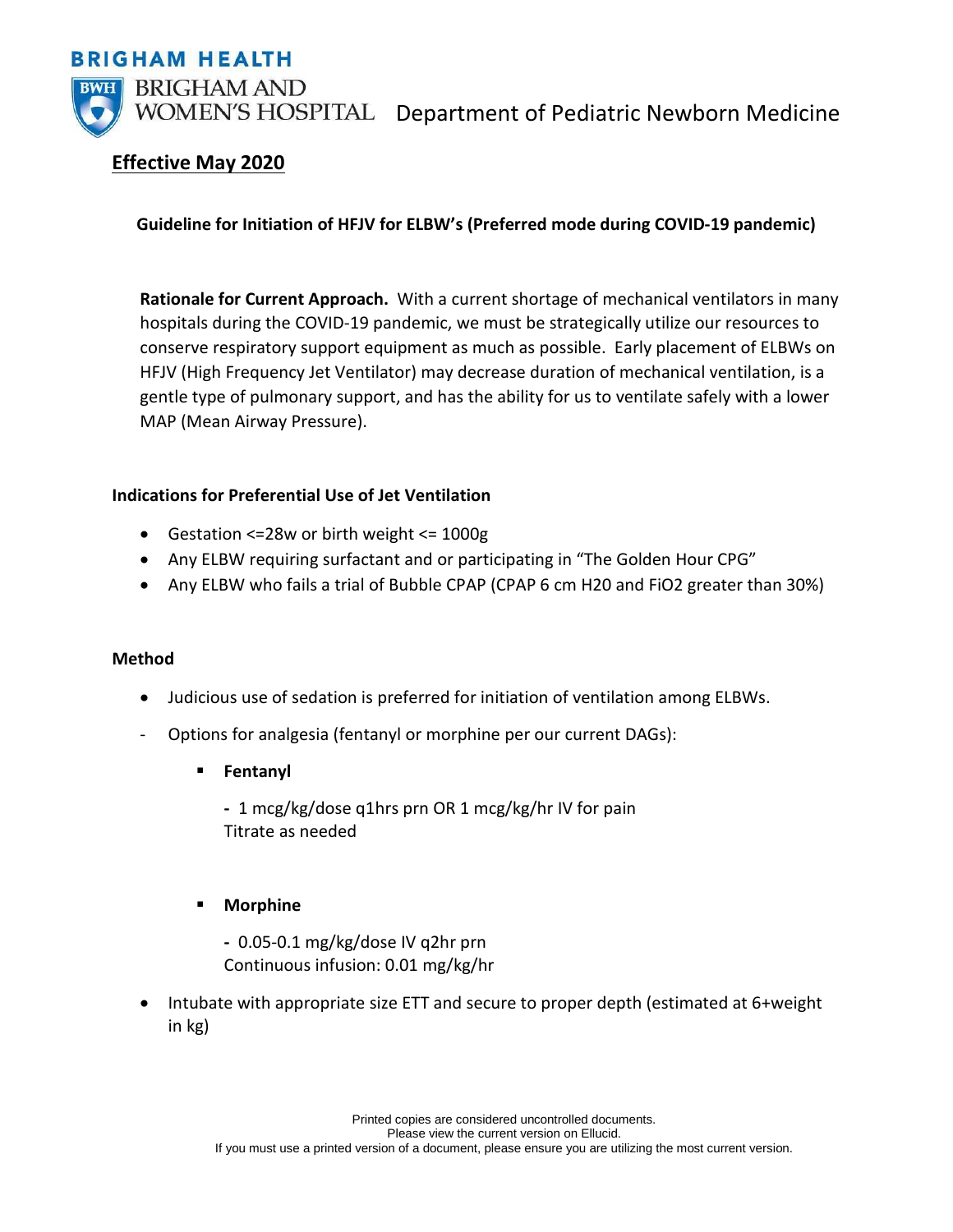# **BRIGHAM HEALTH**



WOMEN'S HOSPITAL Department of Pediatric Newborn Medicine

- Confirm placement with auscultation of equal bilateral breath sounds and +EtCO2 color change and obtain CXR.

- Trim ETT with sterile scissors and replace with inline suction adapter and catheter. Confirm depth of catheter for suctioning and administration of surfactant.

- Continue to provide manual PPV as needed
- Suction via ETT as needed before administration of surfactant.
- Swap out suction catheter for MAC and advance to set depth. Keeping patient supine and flat, administer surfactant in 1 aliquot over 1 minute carefully providing manual PPV throughout.

- Patient may require increased PIP, rate, and fio2 during this procedure.

- Vital signs, chest rise, compliance, and resistance must be monitored closely for adverse effects.

-Close monitoring for rapid improvement in compliance after surfactant administration to avoid overventilation and lung injury

- Withdraw catheter and continue PPV
- When patient has recovered from administration (vital signs stable, fio2 weaned), place patient on HFJV.

### **Initial Settings**

- HEJV Rate: 300 (for sicker babies, 360)
- $\blacksquare$  HFJV I-time: 0.02
- HFJV PIP: 18-22 (want to achieve visible chest wall movement)
- **HFJV PEEP: 6**
- No backup rate
- Goal is to minimize settings and decrease settings to minimize volutrauma especially during rapid improvement in compliance following surfactant administration.

### Monitoring

- Initiate TCOM (Transcutaneous Monitoring) ASAP, before surfactant is given if possible.
- Check a blood gas (CBG) 15 minutes after starting HFJV and no longer than 1 hour later. Do not wait for the central line to be placed to obtain your first gas. Rapid improvement in compliance may occur with surfactant administration and this can lead to a precipitous drop in PCO2, especially when the baby is on HFJV.